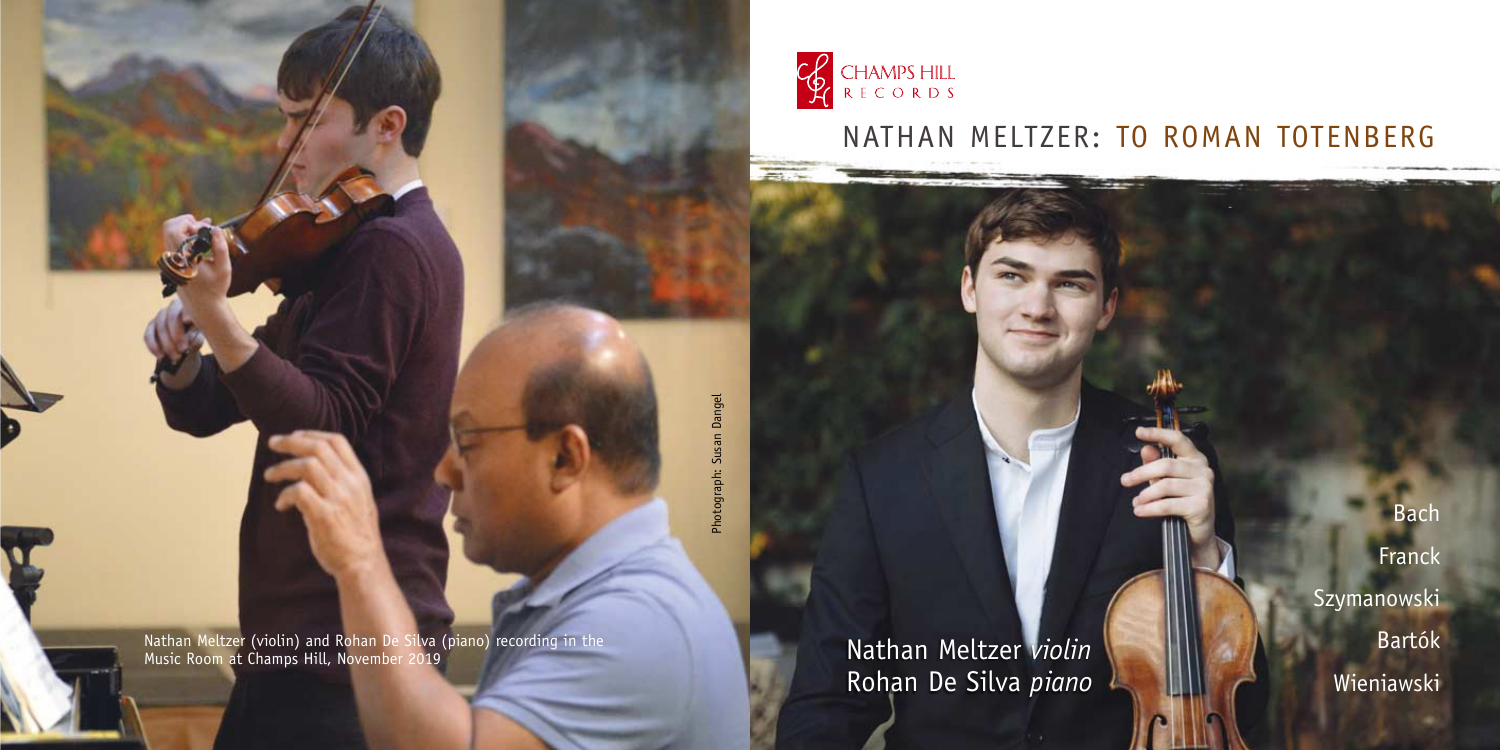In planning this CD, I tried to be mindful of the history of the violin that had come into my hands courtesy of the FBI, the Totenberg family, an anonymous benefactor, and Rare Violins of New York. This 1734 Stradivarius had been stolen from Roman Totenberg after a 1980 recital at the Longy School of Music and found, some thirty-five years later, locked under a tarpaulin in a California basement. The pieces recorded here with Rohan De Silva include some of our favourites as well as Professor Totenberg's, whose concerts featured the contemporary composers he championed. At a White House recital for the Roosevelts in 1936, Totenberg, then twenty-five years old, played Wieniawski's *Polonaise* and Szymanowski's *Arethusa* – and he was still performing them in the following century. Totenberg recorded the Bartók *Rhapsody* and the Franck *Sonata* on this very instrument. So with this my first CD, I give an admiring nod to the great teacher and virtuoso violinist Roman Totenberg, whose memory in some small way I hope to honour as the current guardian of his beloved violin.

I am deeply grateful to David and Mary Bowerman, Susan Dangel, Martin Denny, Alexander Van Ingen, Raphaël Mouterde, Dave Rowell, Champs Hill Records, the Windsor Festival International String Competition, and the Marks Center at the Juilliard School for their many contributions to this project.

naan Mely

Nathan Meltzer

## TRACK LISTING

|                      | JOHANN SEBASTIAN BACH (1685-1750)<br><b>SONATA NO.3 FOR VIOLIN AND PIANO IN E MAJOR BWV 1016 (1720)</b> |                   |
|----------------------|---------------------------------------------------------------------------------------------------------|-------------------|
| 1                    | Adagio<br>$\mathbf{1}$                                                                                  | 5'11              |
| $\mathbf{2}^{\circ}$ | ii Allegro                                                                                              | 3'34              |
| 3                    | iii Adagio ma non tanto                                                                                 | 5'58              |
| 4                    | iv Allegro                                                                                              | 4'10              |
|                      | CESAR FRANCK (1822-1890)                                                                                |                   |
|                      | SONATA IN A MAJOR FOR VIOLIN AND PIANO (1886)                                                           |                   |
| 5                    | Allegretto ben moderato<br>$\mathbf{1}$                                                                 | 6'13              |
| 6                    | ii Allegro                                                                                              | 8'25              |
| 7                    | iii Recitativo-Fantasia                                                                                 | 7'52              |
| 8                    | iv Allegretto poco mosso                                                                                | 6'46              |
|                      | KAROL SZYMANOWSKI (1882-1937)                                                                           |                   |
|                      | <b>MYTHES, 'TROIS POEMES'</b> 0p.30 (1915)                                                              |                   |
| 9                    | La Fontaine d'Arethuse<br>i.                                                                            | 6'23              |
|                      | BÉLA BARTÓK (1881-1945)                                                                                 |                   |
|                      | RHAPSODY NO.1 FOR VIOLIN AND PIANO Sz.86 (1928)                                                         |                   |
| 10                   | Lassú, Moderato<br>i.                                                                                   | 4'02              |
| 11                   | Friss. Allegretto moderato<br>ii.                                                                       | 5'28              |
|                      | HENRYK WIENIAWSKI (1835-1880)                                                                           |                   |
| 12                   | POLONAISE DE CONCERT IN D MAJOR Op.4 (1853)                                                             | 6'07              |
|                      |                                                                                                         | Total time: 70'09 |
|                      |                                                                                                         |                   |

Produced, engineered and edited by Raphaël Mouterde Recorded 19th to 21st November 2019 in the Music Room, Champs Hill, West Sussex, UK

Cover photograph of Nathan: Jiyang Chen

Executive Producer for Champs Hill Records: Alexander Van Ingen Label Manager for Champs Hill Records: Rebecca Dixon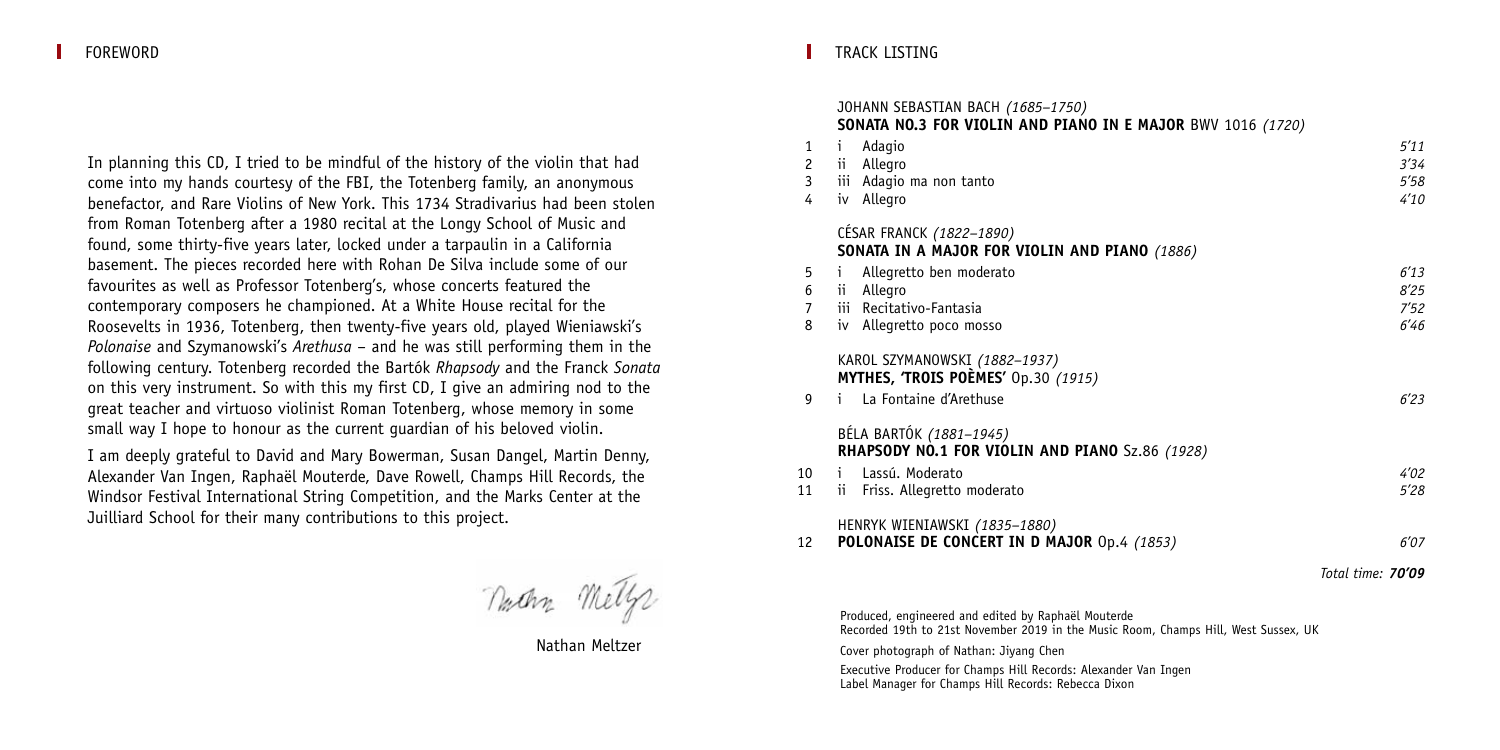On November 15, 2019, a concert with a difference happened at the Longy School of Music in Cambridge, Massachusetts. The soloist was a 19-year-old Juilliard student called Nathan Meltzer, and the instrument he played was a vintage Stradivarius violin which had been stolen at a recital in the same hall 39 years previously.

The performer on that occasion was its owner Roman Totenberg, who died, aged 101, three years before his violin was finally recovered in 2015. All of the music on this CD was performed by Nathan Meltzer at the Longy 'Homecoming' concert, where Totenberg's three daughters were present. Meltzer describes 'The Totenberg' as 'a dark and resonant instrument' with 'a warm tone in every register', and its special qualities can be relished on this, Meltzer's debut CD recital.

It opens with Bach – the singing *Adagio* introduction to his *Sonata No.3 for Violin and Harpsichord*, BWV 1016 (the keyboard part is played on this recording by a piano). So much attention focuses on Bach's towering achievement in the sonatas and partitas he wrote for solo violin, that his six sonatas for violin and keyboard are frequently eclipsed by comparison. The opening movement of Sonata No.3 shows what a mistake that is – an alluring, long-spun violin melody, trilling like a bird in song, unfolds over a gently supportive underlay of chords on the piano.

Grace and elegance are the watchwords here, as they are also in the more introspective third movement. The sonata's two quicker movements are different. Both give more prominence to the keyboard part, whose right-hand melody jostles good-naturedly with the violin, while the left hand picks out a bass line underneath. This three-way division of labour was something Bach took over from the Italian trio sonata – of which Corelli was a renowned exponent – and is a natural vehicle for the contrapuntal interplay Bach so enjoyed incorporating in his music.

Interestingly, the architectural outline of the trio sonata can still be discerned in the slow-fast-slow-fast structure of the movements in César Franck's *Sonata in A*

*Major for Piano and Violin*, a work written about 160 years after Bach's sonata. But the resemblances are superficial only: Franck's piece breathes the emotionally explicit atmosphere of the Romantic era, and is painted on a much broader canvas.

Its opening movement finds the violin, over a gently rocking rhythm in the piano, wistfully unravelling a winding theme which Franck will utilise throughout the sonata, in a technique of cyclic development inherited from Liszt (especially his *Piano Sonata in B Minor*). Despite moments of effulgence, the score of this opening movement is sprinkled with markings suggesting restraint and delicacy, as though the music's poetry will dissipate if insisted on too heavily.

The second movement is a different story, and a sharp reminder that the piano is the first of the two instruments Franck lists in his title for his sonata. The piano part is vaultingly athletic, and requires a virtuoso to play it convincingly. The mood is one of considerable turbulence, an effect heightened by the focused intensity of the violin writing, the poetic theme from the sonata's opening now openly agitated. The tempo slackens for a calmer interlude but soon ramps up again, the tension even higher than before, and both soloists are at full pelt in an incendiary coda.

The pensive 'Recitativo-Fantasia' which follows acts as a second slow movement, and is a much needed respite from the hyperactivity of the preceding *Allegro*. It unravels in a quasi-improvisatory fashion, as though what is needed at this point is some unstructured downtime to take stock of developments earlier in the sonata, free from stringent rules and regulations.

The air of inconclusive rumination is breezily dispatched by the blithe duetting of the piano and violin at the outset of the finale, the latter imitating the former in a canonic fashion. Franck wrote the sonata as a wedding present for the Belgian violinist Eugène Ysaÿe, and it has been suggested that the affectionately hand-in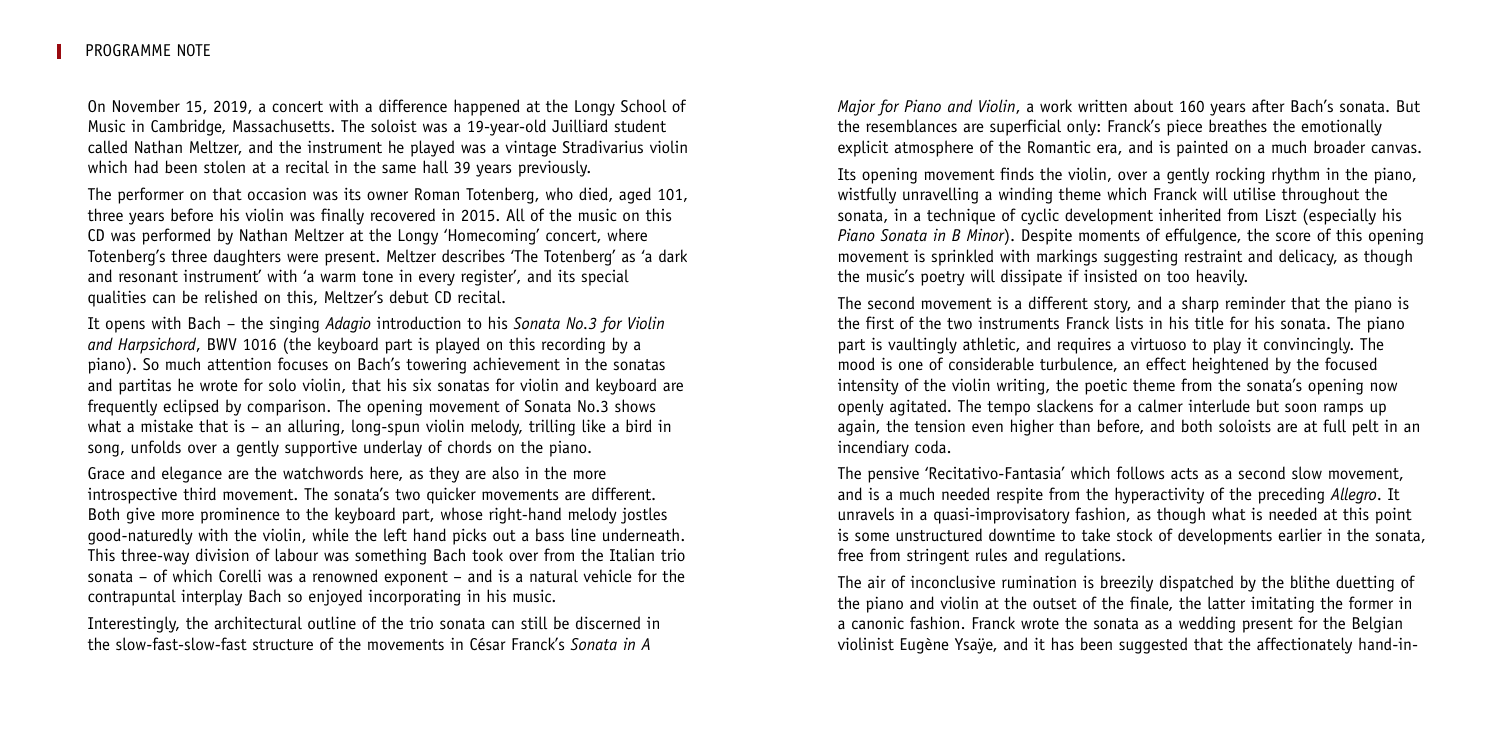glove writing of the finale is a harbinger of the companionship Franck hoped Ysaÿe and his bride would enjoy in their marriage.

The murkier episode at the movement's centre, where an impassioned re-statement of a yearning tune first heard on violin in the previous movement threatens to disturb the balance, hardly fits that idealistic template. But the storm clouds quickly part, and the sunny equanimity of the movement's opening returns as the sonata accelerates to a high-spirited, trouble-free conclusion.

In his researches for this CD, Nathan Meltzer discovered that the Polish composer Karol Szymanowski's *La Fontaine d'Arethuse* was a staple of Roman Totenberg's repertoire, and that he was still playing it in 2006 at his 95th birthday concert. The piece is one of three Szymanowski labelled 'Mythes', and he described them as 'poems' in which he felt he had created 'a new style, a new expression of violin playing'.

Arethusa, in Greek mythology, is a nymph who flees the amorous attentions of the river god Alpheus, and is changed into a spring. The rippling of water can be clearly heard in the opening piano figurations of *La Fontaine*, marked 'delicate, whispering, flexible'. But the harmonies suggest uneasiness and trepidation too. and these feelings are reinforced by the high-lying keenings of the violin, and the fleet, scampering figurations Szymanowski writes for both performers. Arethusa is eventually tracked down by Alpheus, and we might imagine the rushing turmoil of their meeting in the music's more turbulent central episode, where their waters combine before calming to a barely discernible ripple.

Where Szymanowski draws on an ethereal vein of poetic fantasy, Béla Bartók's *Rhapsody No.1 for Violin and Piano* is firmly rooted in the peasant soil of eastern Europe. Folk tunes from Romania and Bartók's native Hungary provide the main

melodic content of the piece, and its two parts follow the 'lassú-friss' (slow-fast) structure of the Hungarian *verbunkos*, a dance performed at military recruitment events.

In the slow opening section Bartók already places considerable demands on the violinist, with multiple (including quadruple) stopping and tricksy arpeggios peppering the writing. They are as nothing, though, compared to the acrobatics involved in the 'friss' section which follows, where Bartók whips a concoction of five folk melodies together in a fashion occasionally bordering on frenzy.

Bartók's *Rhapsody* would make a generous encore, but at half the length the Polish composer Henryk Wieniawski's *Polonaise de Concert in D Major* would probably fit the bill better. It too stretches the soloist technically – Wieniawski was a precociously gifted teenage violinist when he wrote it – though in a mood more generally blithe and carefree than Bartók. It is a fittingly celebratory way to end a recital played on the storied 'Totenberg' Stradivarius – 'the violin of a great man', as Nathan Meltzer puts it.

*Terry Blain*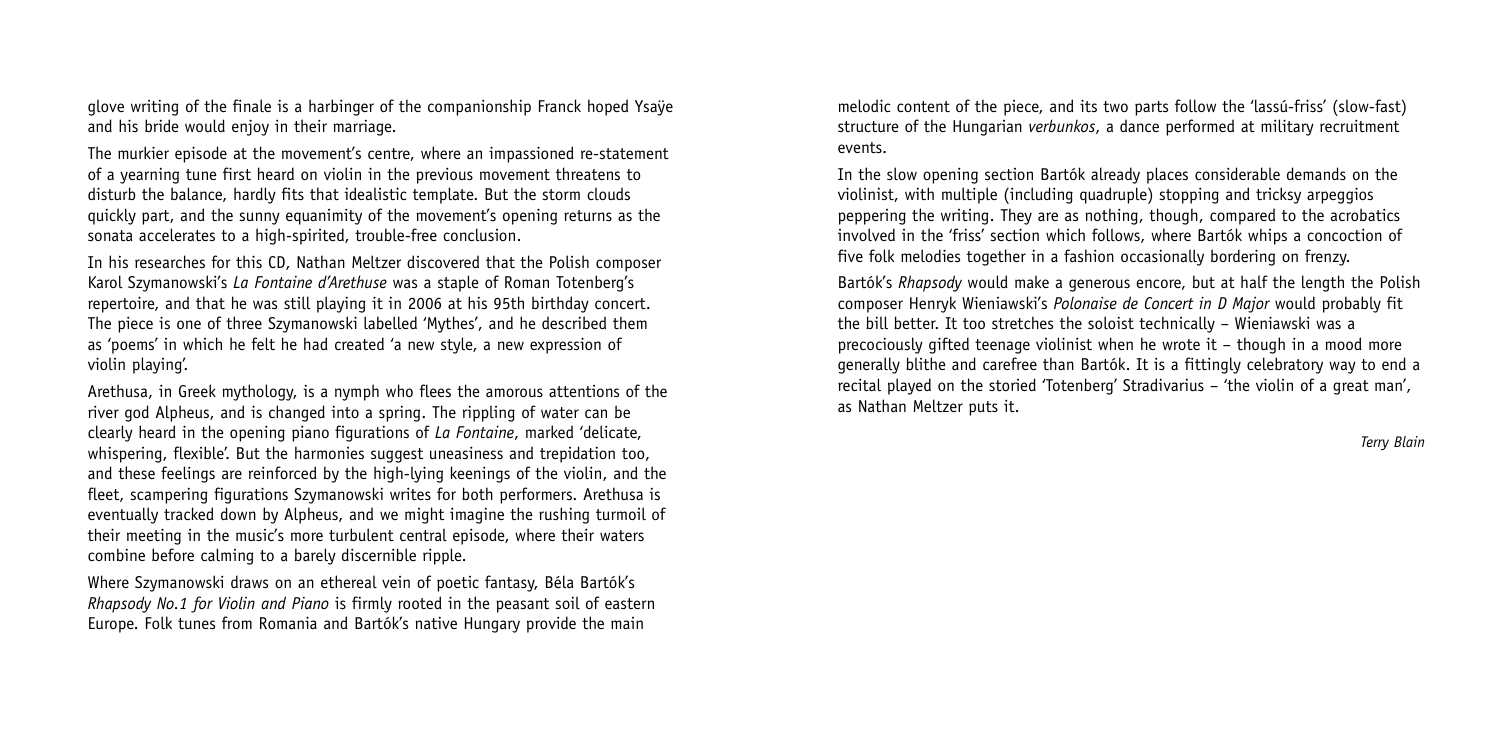Introduced to the violin during primary school in Vienna, Nathan has studied with Itzhak Perlman and Li Lin at Juilliard since he was thirteen. He has performed at Windsor Castle, the Berliner Philharmonie, the Philharmonie de Paris, and five times at Carnegie Hall, with radio broadcasts on NPR, WGBH Boston, WCLV Cleveland, WQXR New York and MDR Dresden. Nathan is the youngest musician ever to win the Windsor Festival International String Competition, whose awards included the recording of this CD and a solo performance with the Philharmonia Orchestra.

Nathan has also been a soloist with the Aalborg, Berlin, Concepción, Indianapolis, Medellín, and Pittsburgh symphony orchestras, the Orchestre national d'Île-de-France, and the Royal Northern Sinfonia, performing in Argentina, Austria, Brazil, Canada, Chile, Colombia, Denmark, France, Germany, Israel, Italy, Switzerland, and across the US.

Nathan has participated in ChamberFest Cleveland, the Heidelberger Frühling, the Moritzburg Festival, the Musical de l'Orne, the Perlman Chamber Workshop, and the Verbier Festival Academy. Seven years a member of the Perlman Music Program, Nathan has been a concert artist with Omega Ensemble since 2016.

Nathan performs on the 'Ames, Totenberg' Antonio Stradivari violin, Cremona 1734, which is on loan from Rare Violins In Consortium, Artists and Benefactors Collaborative.

**www.nathanmeltzer.com**